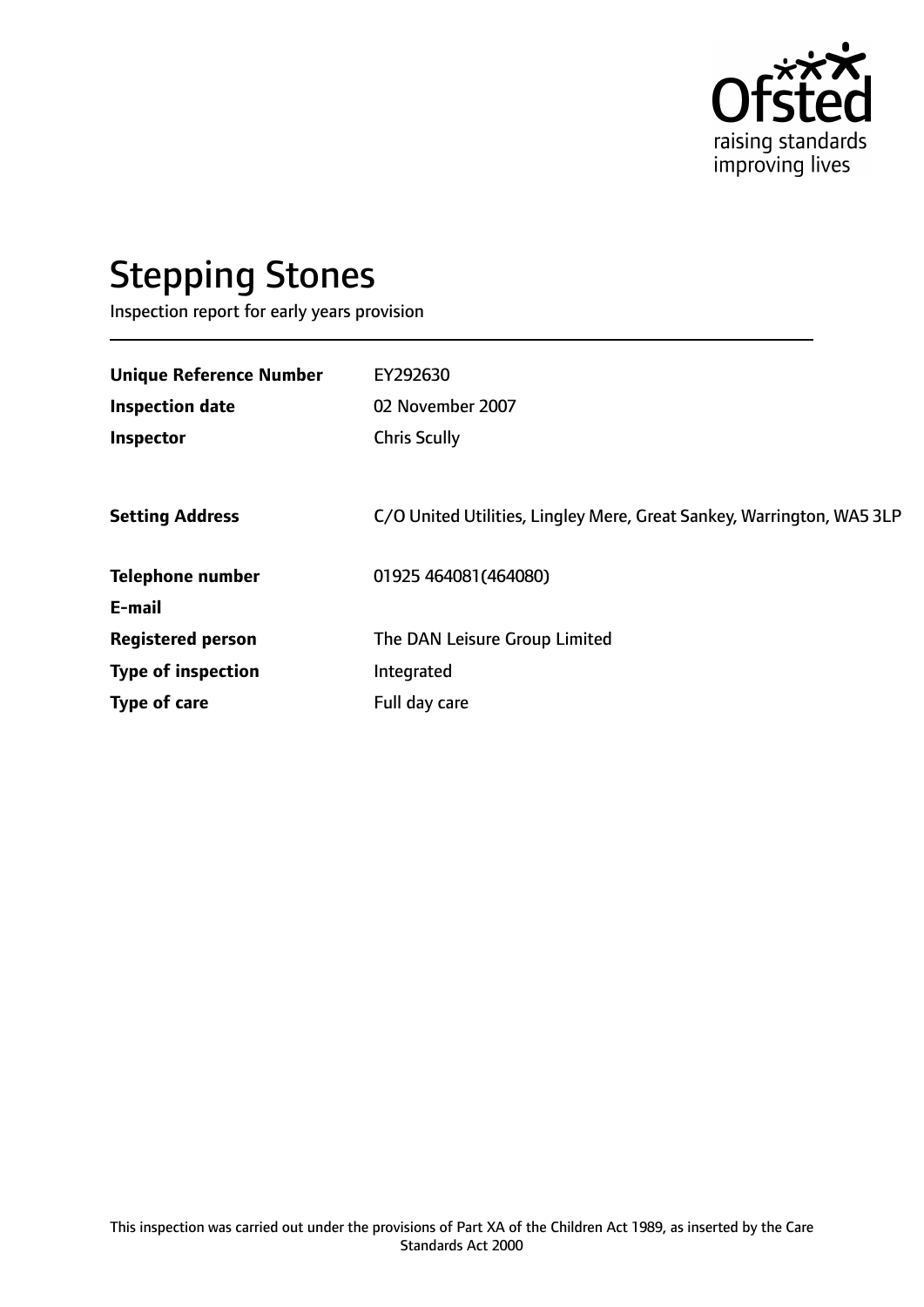#### **ABOUT THIS INSPECTION**

The purpose of this inspection is to assure government, parents and the public of the quality of childcare and, if applicable, of nursery education. The inspection was carried out under Part XA Children Act 1989 asintroduced by the Care Standards Act 2000 and, where nursery education is provided, under Schedule 26 of the School Standards and Framework Act 1998.

This report details the main strengths and any areas for improvement identified during the inspection. The judgements included in the report are made in relation to the outcomes for children set out in the Children Act 2004; the National Standards for under 8s day care and childminding; and, where nursery education is provided, the *Curriculum guidance for the foundation stage.*

The report includes information on any complaints about the childcare provision which Ofsted has received since the last inspection or registration or 1 April 2004 whichever is the later.

#### **The key inspection judgements and what they mean**

*Outstanding: this aspect of the provision is of exceptionally high quality Good: this aspect of the provision is strong Satisfactory: this aspect of the provision is sound Inadequate: this aspect of the provision is not good enough*

For more information about early years inspections, please see the booklet *Are you ready for your inspection?* which is available from Ofsted's website: *www.ofsted.gov.uk.*

# **THE QUALITY AND STANDARDS OF THE CARE AND NURSERY EDUCATION**

On the basis of the evidence collected on this inspection:

The quality and standards of the care are satisfactory. The registered person meets the National Standards for under 8s day care and childminding.

The quality and standards of the nursery education are satisfactory.

### **WHAT SORT OF SETTING IS IT?**

Stepping Stones Nursery registered in 2004. It is one of nine nurseries owned and managed by a limited company. It operates from within a modular building within the Lingley Mere site of United Utilities, Great Sankey, Warrington. The children are cared for in nine age appropriate rooms. The nursery is open to employees on site and to the general public. A maximum of 94 children may attend the nursery at any one time. The nursery operates Monday to Friday, from 08.00 to 18.00 all year round.

There are currently 83 children from birth to five years on roll. Children attend for a variety of sessions. There are currently 19 children in receipt of funding for early years education. The setting is able to support children with learning difficulties or disabilities, or for whom English is an additional language.

There are 21 members of staff who work directly with the children, of whom nine hold an appropriate early years childcare qualification. Two members of staff are currently undertaking National Vocational Qualifications. The setting receives support from Sure Start early years.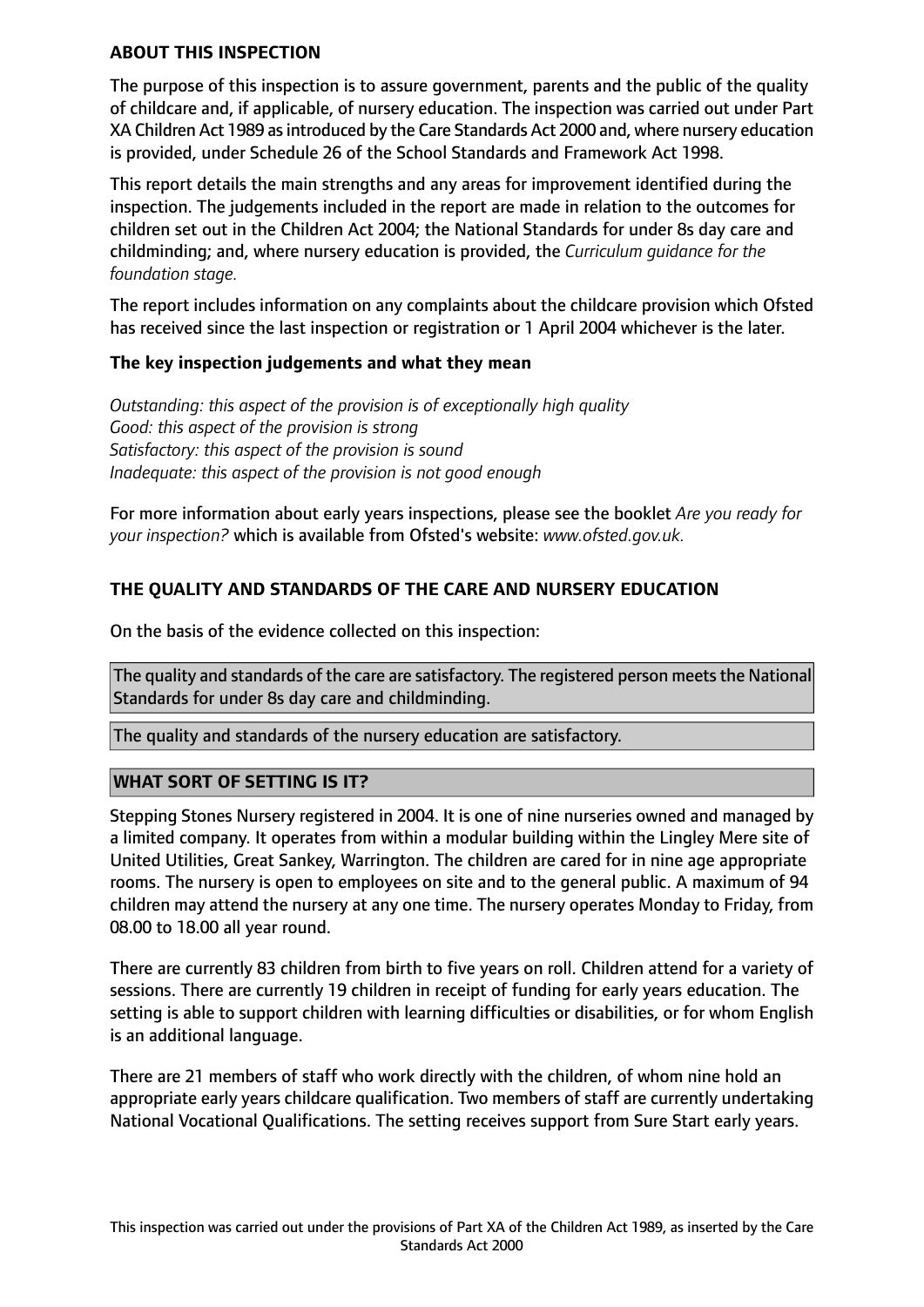#### **Helping children to be healthy**

The provision is satisfactory.

Children are cared for in a generally clean environment. The children are developing an understanding of good hygiene routines, as they confidently line up to wash their hands before meals and snacks. Staff provide gentle reminders to children when they forget to wash their hands after visiting the bathroom. This promotes children's learning and minimises the risk of cross infection. However, staff do not always notice when a child has a dirty nose, which hinders the children's well-being. A sick child policy is in place and is implemented well by staff. This means children receive appropriate care and attention should they become unwell at the setting.

A high number of staff are trained in first aid. This ensures children's accidents or incidents are handled well and receive suitable care and attention. Appropriate nappy changing procedures are in place, which meet the individual needs of the children. Most children are able to sleep or rest according to their own needs and routines. All bedding is laundered each day, which effectively minimises the risk of cross infection. Children's physical development is progressing appropriately. Older children are skilled at using a wide range of wheeled resources, slides and climbing equipment. However, due to a lack of planning for outdoor play some children are not sufficiently challenged. Babies have an appropriate range of resources, which promote their development; for example, babies demonstrate increasing control as they pull themselves up on furniture to practise balancing and walking. Children use a range of small tools, such as cutlery with increasing dexterity.

Children enjoy a mainly healthy and nutritious diet. All meals are freshly prepared each day by the cook and conform to the specific dietary needs of the children. For example, babies' meals are appropriately blended to meet their developmental needs. Young babies are held whilst having a bottle, which enables them to feel secure and creates a bond with their carer. Children have independent access to fresh drinking water in order to keep themselves refreshed. However, younger children are not successfully identifying their own cup, which means on occasion they drink from another child's cup, which does not promote their health and well-being.

### **Protecting children from harm or neglect and helping them stay safe**

The provision is satisfactory.

Children are cared for in welcoming environment, where their art work and photographs are prominently displayed. This successfully fosters the children's sense of belonging. Children are kept safe through the appropriate organisation of the available space. They are able to move freely and safely throughout the setting. Furniture, such as tables, chairs and cots, are adequate to meet the differing needs of the children and enable them to eat, rest and play comfortably with their friends. Toys are appropriately distributed throughout the nursery so that they are appropriate to the differing ages and developmental stages of the children. Thus, they provide suitable stimulation and challenge to help most children progress through their learning and development.

Identified risks, which include the damaged fence panels, rust on the railings within the outdoor areas and damage to toilet doors in the pre-school have been reported. However, no remedial action has been taken to minimise risks until it has been suitably resolved. Reporting systems are in place, however, considerable time lapses before any action is taken by the maintenance department. This places children at risk. Other identified risks, such as the damaged mirror,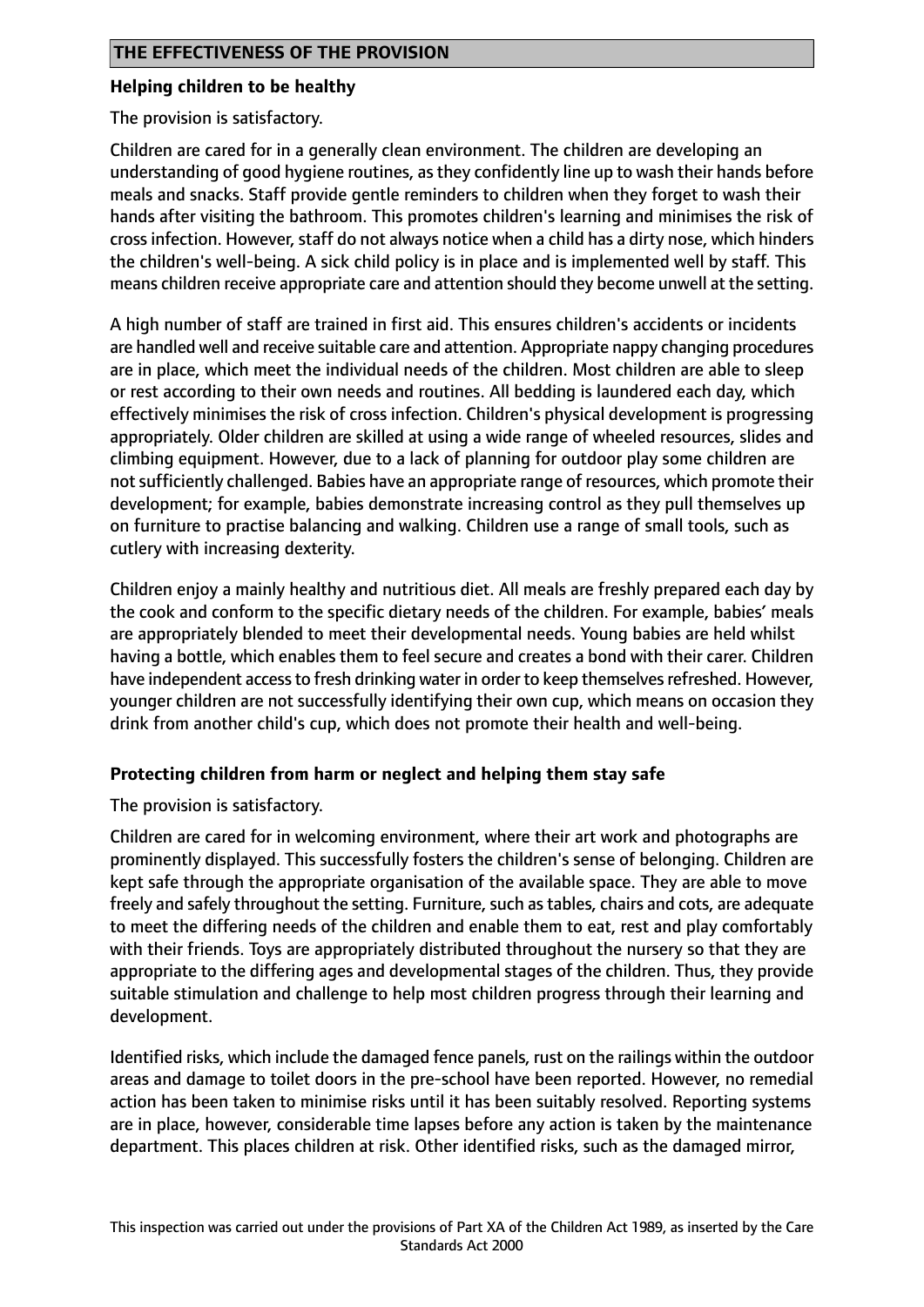broken cupboard doors and worn carpets have not been effectively addressed. Having said that, staff are aware of the importance of reporting any concerns to the manager, who in turn passes this information to the appropriate persons for attention.

Staff have a sound understanding of child protection issues. This is supported by the comprehensive child protection policy, which conforms to the Local Safeguarding Children's Board and the implementation of ongoing training for all staff. Staff are aware of the potential signs and symptoms of abuse or neglect and the action they must take in order to protect children from harm. However, some staff are not clear on the action to take should an allegation be made against a member of staff.

## **Helping children achieve well and enjoy what they do**

The provision is good.

Children are happy and settled at the nursery. They enter cheerfully and are quickly absorbed in self chosen play and learning activities. Staff caring for younger children plan an effective range of interesting activities using the 'Birth to three matters' framework. They make regular observation of the children and identify what they know and can do. However, they are not consistently identifying the next steps in the children's learning. Babies and children are keen to explore new play opportunities, such as playing with shaving foam. The babies are keen to explore the texture of the foam and giggle as they try and eat it.

Older children enjoy the opportunities to experiment with sand and water. They happily drop the chalk into the water and squeeze them through their hands and watch as the water changes colour. Children squeal in delight and shout 'splash!' as they drop items into the water. All children receive good levels of support and positive interactions from staff. This means children build a secure bond with their carers and are confident to take part in activities. Staff provide good support to children who are feeling unsettled and provide appropriate care and support. This effectively enables children to settle and to become once again engaged in the activities. Younger children enjoy singing a range of songs and enthusiastically join in to action rhymes, such as 'I'm a dingle dangle scarecrow.' Babies enthusiastically dance along to music and smile broadly when their favourite song is played.

### Nursery education

The quality of teaching and learning is satisfactory. Staff have a sound understanding of the Foundation Stage and how children learn. However, this is not supported by the recently revised planning. As the spider graph system whilst highlighting the children's input into the planning does not effectively show how the six areas of learning are covered, the expected learning outcomes or the differentiation and challenge to support children's individual needs. Having said that, children are actively engaged in a wide range of fun and interesting activities that generally support their development. Regular observations are undertaken to identify what children know and can do. However, the next steps in their learning are not recorded, which means some opportunities for extending children's learning are missed and the information is not used to uniform future planning.

Children enter the room happily and are soon engaged in self chosen play and learning experiences. They are becoming interested and eager learners who are keen to explore new ideas, such as examining the frog they discovered in the garden. They are keen to talk to visitors and enthusiastically regale them with tales of the recent Halloween party and their costumes. Children confidently see to their own needs, such as independently accessing the bathroom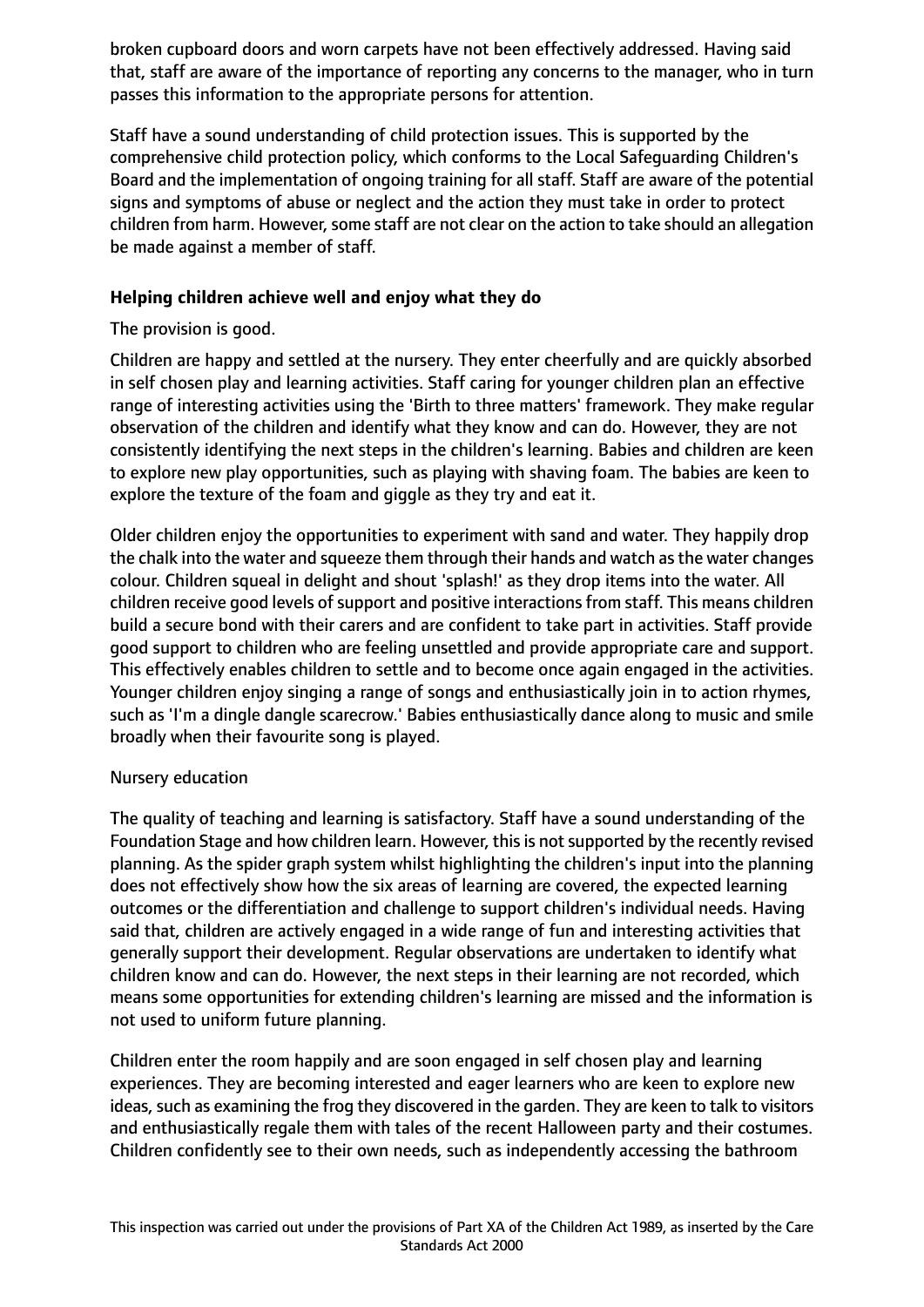and attempting to put on coats and shoes to go outdoors. They are developing an understanding of their own cultures and beliefs and those of others, through planned events and discussions with staff. Children are becoming confident speakers both in small and large groups. They enjoy looking at books, turn the pages correctly and 'read' aloud to their friends. Children recognise the letter sounds of their name, for example, my name begins with a 'J'. Children are beginning to practise mark making and writing skills. However, they have limited opportunities to write for a purpose within the different areas and some children do not regularly enter the writing or mark making areas.

Children's mathematical skills are developing appropriately. They enjoy the opportunities to count themselves as they enter and leave the building to play outdoors. However, further opportunities to count for a purpose and to recognised numerals and their meaning is limited. Children have some opportunities to solve simple problems, such as more or less than. Children use mathematical language, such as bigger and smaller in their everyday language. Their computer and mouse skills are progressing appropriately. They enjoy the opportunitiesto create their own pictures on the computer and print them. More able children confidently identify that they are out of paper and ask the staff to refill the printer. Children are developing an understanding of other everyday technology, asthey take photographs with the digital camera. These are attractively displayed in the room, but are displayed too high for the children to freely access. Children have good opportunities to learn about living and growing things. They examine creatures and insects that they find in the garden and are keen to tell visitors about the vegetables and sunflowers that they attempted to grow in the summer.

Children's imagination is progressing well. They are keen to explore the various role play areas and enjoy the opportunities to create new hairstyles within the hairdressers shop. They are confident to delegate roles to other children and include them in their play, for example, who is it to wash the clients hair and who is to cut the hair. They use language appropriately to describe what they can see, one child explains that the puppet has red hair and 'you get that from gingerbread!' Children have good opportunities to explore their creativity through a range of art and craft activities, such as creating their joint masterpiece on canvas. The children worked together to create their design using paint. Children are keen to use their imagination when playing games, such as 'put the lid on the box.' This successfully enables the children to decide upon what is trapped in the box and once the lid is removed to enthusiastically become that animal whether it is a giraffe, lion or elephant.

### **Helping children make a positive contribution**

The provision is good.

Children's individual needs and circumstances are known and are effectively met by the staff. This means staff are able to provide appropriate care and support to all children. Children are respected as staff listen to what they have to say and plan activities according to their specific interests and ideas. Children learn about diffident cultures and beliefs through planned activities during the year, such as Chinese New Year, Diwali and Christmas. This is further supported by a wide range of resource material in the pre-school room and corridors. The children's spiritual, moral, social and cultural development is fostered. However, younger children do not always have independent access to resources promoting diversity and the wider world. This hinders their ability to learn about the wider world. Children learn about their local community as they take part in charity events, such as sponsored toddles and some planned activities.

Children are well behaved and respond well to the staff's requests. All children are very familiar with the daily routines. This enables children to feel safe, secure and gain a sense of time as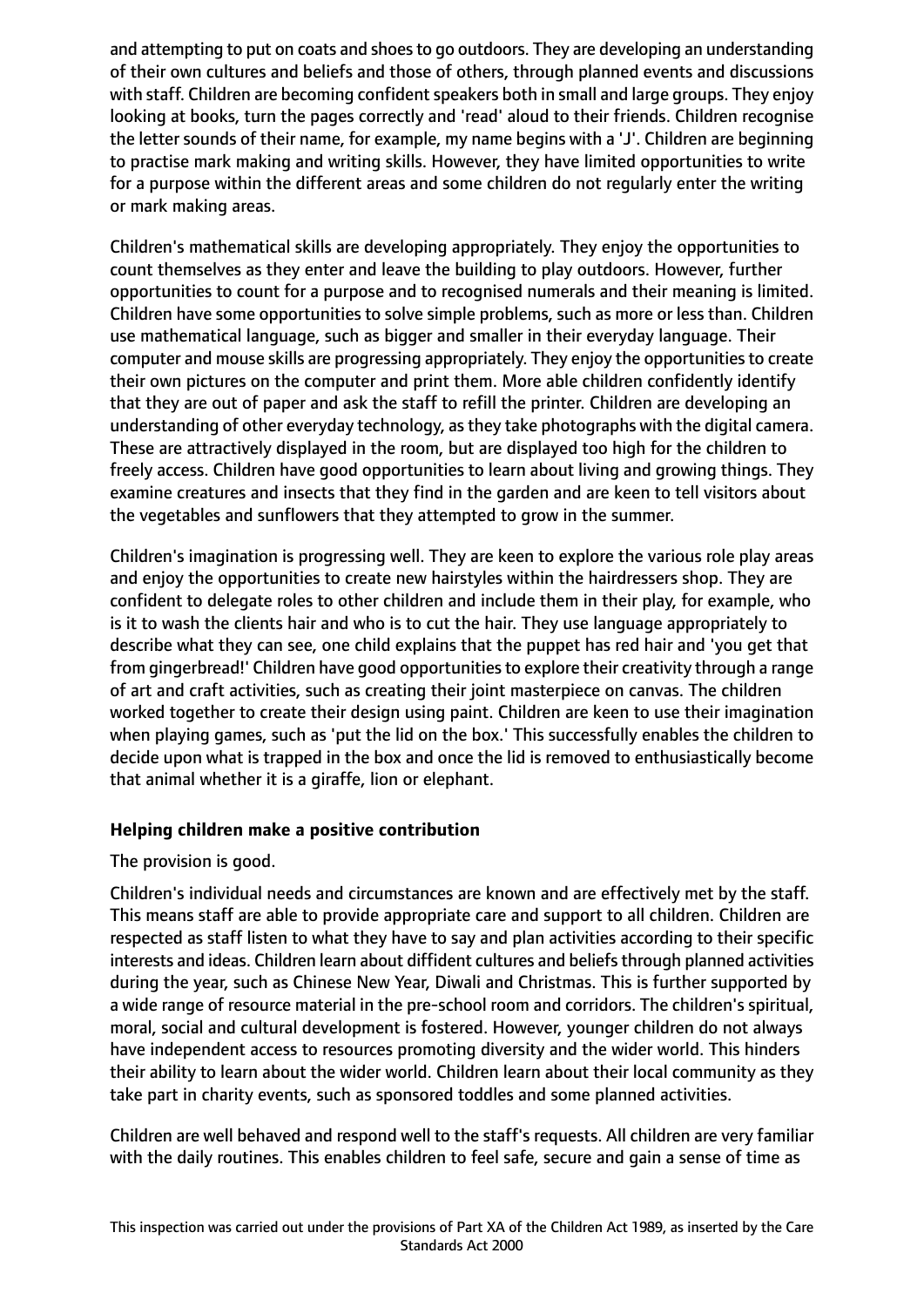staff explain that their parents will be here for them after tea. Older children enjoy the opportunities to undertake small jobs, such as helping to set the table or put out the toys, this successfully fosters the children's self-esteem. The setting is not currently caring for children with learning difficulties or disabilities, but has done so successfully in the past. Clear procedures are in place for supporting children with learning difficulties or disabilities. The settings special educational needs coordinator liaises well with staff, other agencies and schools to ensure children's needs are met well.

The partnership with parents and carers is good. Parents are provided with a wealth of information about the setting and the type of care and education their child can expect to receive. All consents are in place, which means children are cared for in line with their parents wishes. Plans of activities are prominently displayed in all of the rooms and daily discussions inform parents about their child's day and progress. This is further enhanced by the regular opportunities to examine their child's developmental profile at home. This provides a starting point for further discussions on the children's progress. Parents are invited into the nursery for open days and other events throughout the year. They are encouraged to support their child's leaning by providing items from home and discussing current topics, such as autumn. Parents state they are very happy with the care and education their children receive. They confirm that their children enjoy coming to the nursery and have come on 'in leaps and bounds'.

# **Organisation**

The organisation is satisfactory.

Children are cared for by qualified and experienced staff. All staff undertake an induction programme when they commence employment, which enables them to develop a clear understanding of their roles and responsibilities. However, the induction procedure does not include information relating to the staff's understanding and awareness of the child protection policy. Clear vetting procedures are in place, which means children are cared for by appropriate persons.

Policies and procedures which contribute to the children's health, safety and well-being are in place. Although, the systems for reducing identified risks are not always effective. The complaints policy contains inaccurate information regarding the regulators role in investigating complaints and does not include the correct information for parents regarding the contact details of the regulator. Children and staff's attendance is well recorded. Documentation relating to children's accidents and the administration of medication is appropriately maintained.

The leadership and management is satisfactory. Staff have not attended any recent training on the Foundation Stage, but do regularly attend cluster group meetings to discuss new ideas and ways of working. Additional support is provided by the advisory teacher from Sure Start. Some time is set aside each week to enable staff to compile the following weeks plans, although this can on occasion be sporadic. Regular team meetings keep staff informed of current good practice guidance and enables them to meet with other colleagues to discuss new ideas.

Overall the provision meets the needs of the range of the children for whom it provides.

### **Improvements since the last inspection**

Following the last inspection one action and four recommendations were raised. The action related to staff's understanding of the child protection policy and procedures. The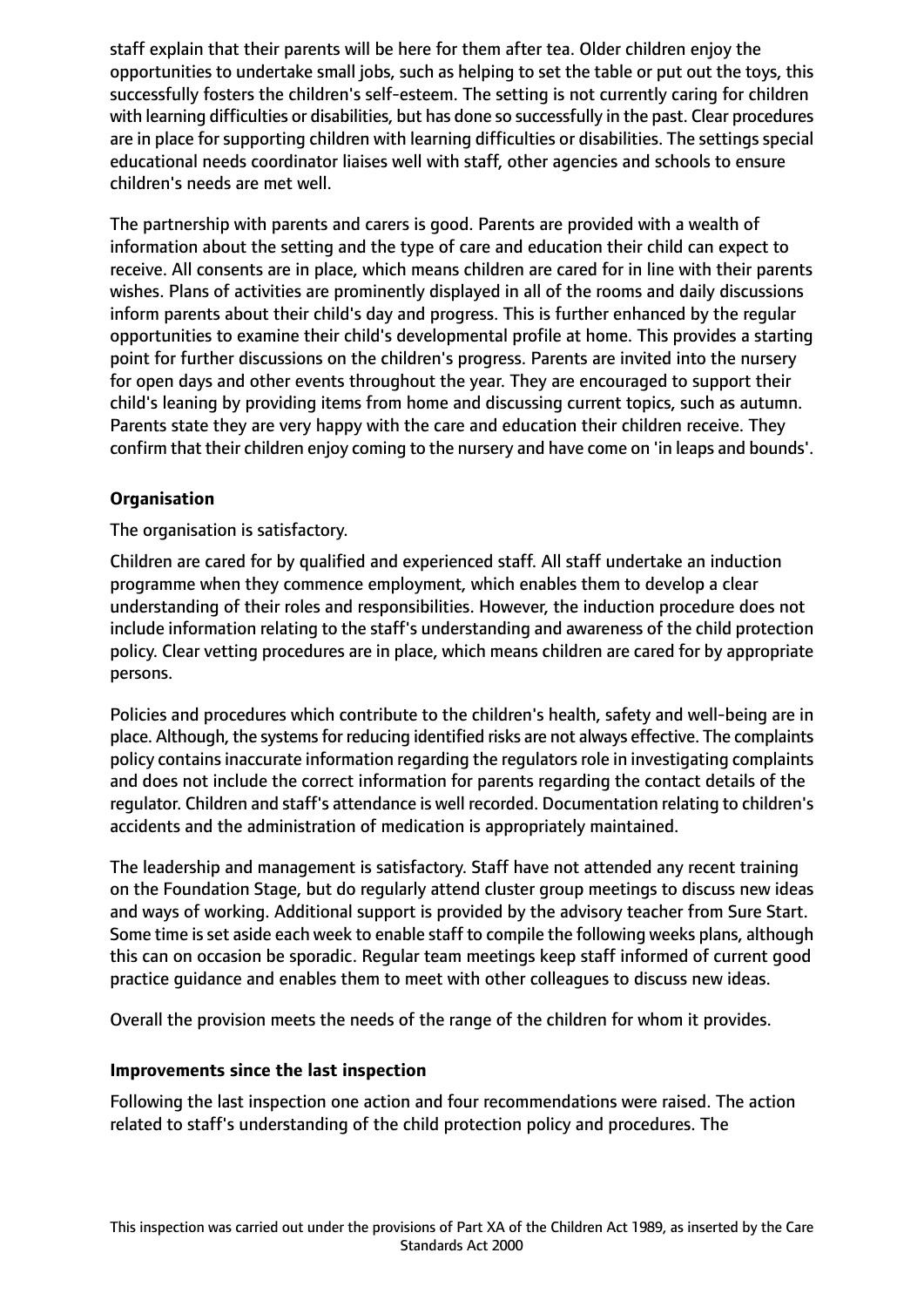recommendations were in relation to the lunchtime arrangements, medication record, visitors book and the named person for behaviour management.

All staff have undertaken child protection training and have a wide range of information to support their understanding of child protection issues. The lunchtime routines have been revised to ensure all children remain seated when eating. The medication record is in place and is well maintained. A visitors book is in place and all visitors are required to sign in and out of the setting. Staff are now aware that the manager is the named person for behaviour management issues.

In addressing these issues the setting has improved upon the children's health, safety and wellbeing.

# **Complaints since the last inspection**

Since the last inspection there have been no complaints made to Ofsted that required the provider of Ofsted to take any action in order to meet the National Standards. The provider is required to keep a record of complaints made by parents, which they can see on request. The complaints record may contain complaints other than those made to Ofsted.

# **THE QUALITY AND STANDARDS OF THE CARE AND NURSERY EDUCATION**

On the basis of the evidence collected on this inspection:

The quality and standards of the care are satisfactory. The registered person meets the National Standards for under 8s day care and childminding.

The quality and standards of the nursery education are satisfactory.

### **WHAT MUST BE DONE TO SECURE FUTURE IMPROVEMENT?**

#### **The quality and standards of the care**

To improve the quality and standards of care further the registered person should take account of the following recommendation(s):

- •revise the systems with regards to younger children independently accessing fresh drinking water to minimise the risk of cross infection
- revise the arrangements for monitoring identified risks and repairs to include monitoring systems that ensure that remedial action is taken until repairs are completed
- •review the induction procedures to ensure child protection is covered within the first week of employment and revise the complaints policy.

### **The quality and standards of the nursery education**

To improve the quality and standards of nursery education further the registered person should take account of the following recommendation(s):

•revise the planning systems to ensure that weekly planning makes clear what children are expected to learn, how their differing needs are met and they are sufficiently challenged